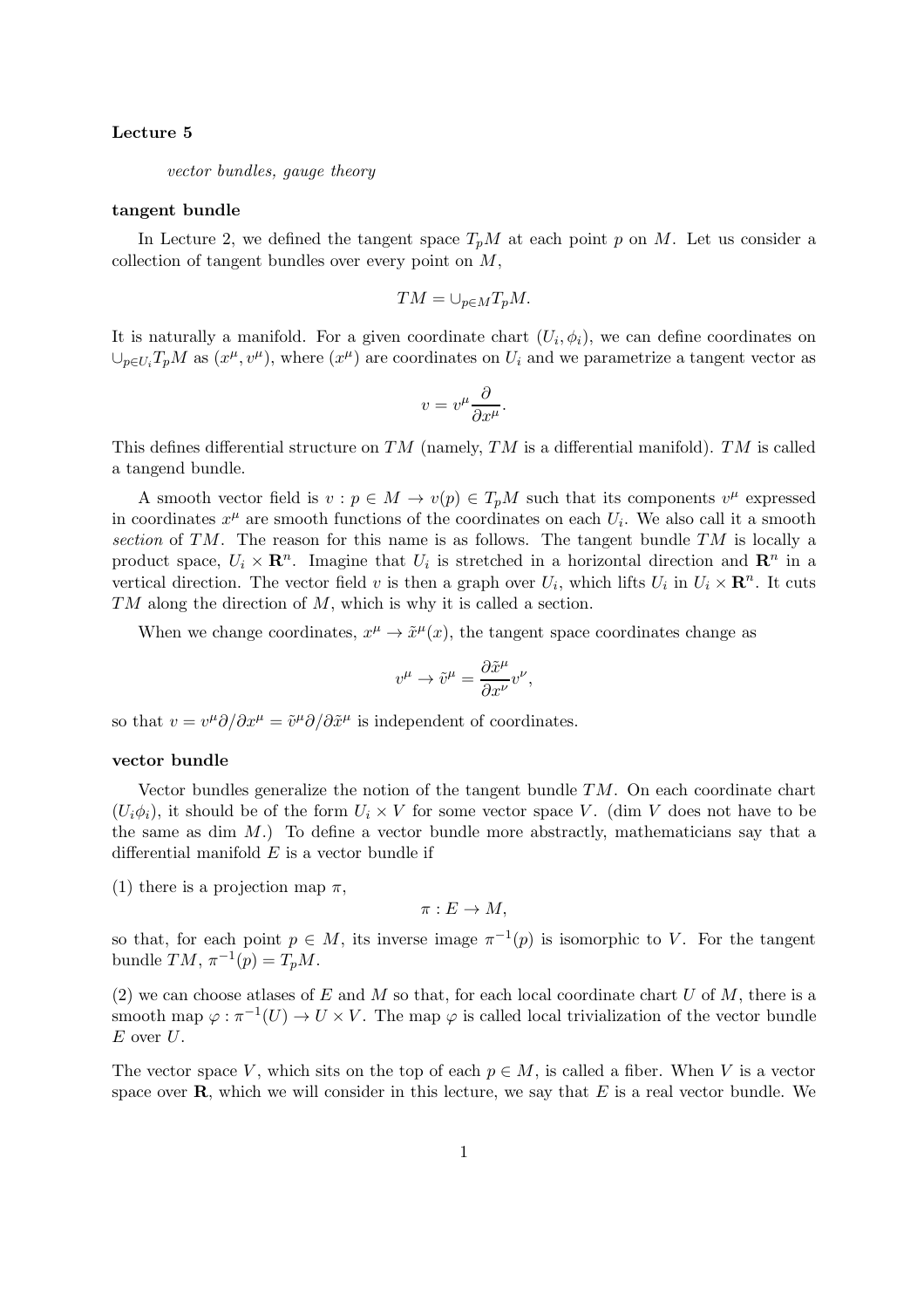can also consider a complex vector bundle. In particular, when  $V$  is 1-dimensional over  $C$ , we say that  $E$  is a line bundle.

Suppose two coordinate charts  $U_i$  and  $U_j$  of M overlap with each other. Over  $U_i \cap U_j$ , there are two local trivializations  $\varphi_i$  and  $\varphi_j$ . Their composition,  $\varphi_i \circ \varphi_j^{-1}$ , maps  $U_i \cap U_j \times V$  to itself as

$$
\varphi_j\circ \varphi_i^{-1}(p,v)\to (p,g_{j\leftarrow i}(p)v),
$$

where  $p \in M$ ,  $v \in V$  and  $g(p)$  is an invertible linear map on V. This  $g_{i \leftarrow i}(p) \in GL(V, \mathbf{R})$  is called a transition function.

If there is a triple intersection of three charts  $U_i$ ,  $U_j$  and  $U_k$ , the transition function must satisfy the consistency condition,

$$
g_{k \leftarrow j}(p)g_{j \leftarrow i}(p) = g_{k \leftarrow i}(p),
$$

on  $p \in U_i \cap U_j \cap U_k$ . This is called a cocycle condition.

Conversely, if we have a differential manifold  $M$ , and if we have a transition function  $g_{i\leftarrow i}(p) \in GL(V, \mathbf{R})$  for  $p \in U_i \cap U_j$  satisfyin the cocycle condition, then there is a unique vector bundle E over M.

For the tangent bundle  $TM$ , we considered a tangent vector field v, which we may consider as a map  $p \in M \to v(p) \in T_p$ . Similarly, for a general vector bundle E, we may consider a map  $s: p \in M \to s(p) \in \pi^{-1}(p)$ . An example of s is the zero section where  $s(p) = 0 \in V$  for all p.

## fiber bundle

We can consider a more general class of manifolds  $E$  called fiber bundles, where there is a projection  $\pi : E \to M$ , but the fiber  $F \sim \pi^{-1}(p)$  for  $p \in M$  is not necessarily a vector space. For example, one can consider the case where the fiber is a group  $G$ . Over a coordinate chart  $U$ of the base manifold M, E looks like  $U \times G$ . When two charts  $U_i$  and  $U_j$  overlap the transition function is given by  $(p, g \in G) \to (p, g(p)\rho \in G)$ , where  $g(p) \in G$ .

When  $E$  is a vector bundle, we can consider its associated principal bundle whose transition functions are given by those of  $E$ .

#### example: magnetic mnopole bundle and Hopf fibration

Consider the 2-sphere  $S^2$  and a  $U(1)$  principal bundle E over  $S^2$ . As a manifold, the group  $U(1)$  can be regarded as a circle  $S^1$ ; the angle coordinate  $\theta \in [0, 2\pi)$  of  $S^1$  gives an element  $e^{i\theta} \in U(1)$ . Thus, we are considering an  $S^1$  bundle over  $S^2$ .

As we discussed in Lecture 1,  $S^2$  can be covered by 2 coordinate charts,  $U_+$  and  $U_-$ . They can be chosen so that  $U_{+}$  ( $U_{-}$ ) contains the northen (southern) pole and that they overlap in a region near the equator of  $S^2$ . We can choose their coordinates as  $(r_{\pm}, \phi)$ , where  $t_{\pm}$  is a distance from the northen (southen) pole and  $\phi$  is the longitude of  $S^2$ .

We can then choose two coordinate charts of E. Over  $U_{\pm}$ , we can use  $(r_{\pm}, \phi; \theta_{\pm})$ , where  $(r_{\pm}, \phi)$  are coordinates of  $U_{\pm}$  and  $\theta_{\pm}$  parametrizes the  $S^1$  fiber.

Let us consider the transition function,

$$
e^{i\theta_-} = e^{in\phi}e^{i\theta_+},
$$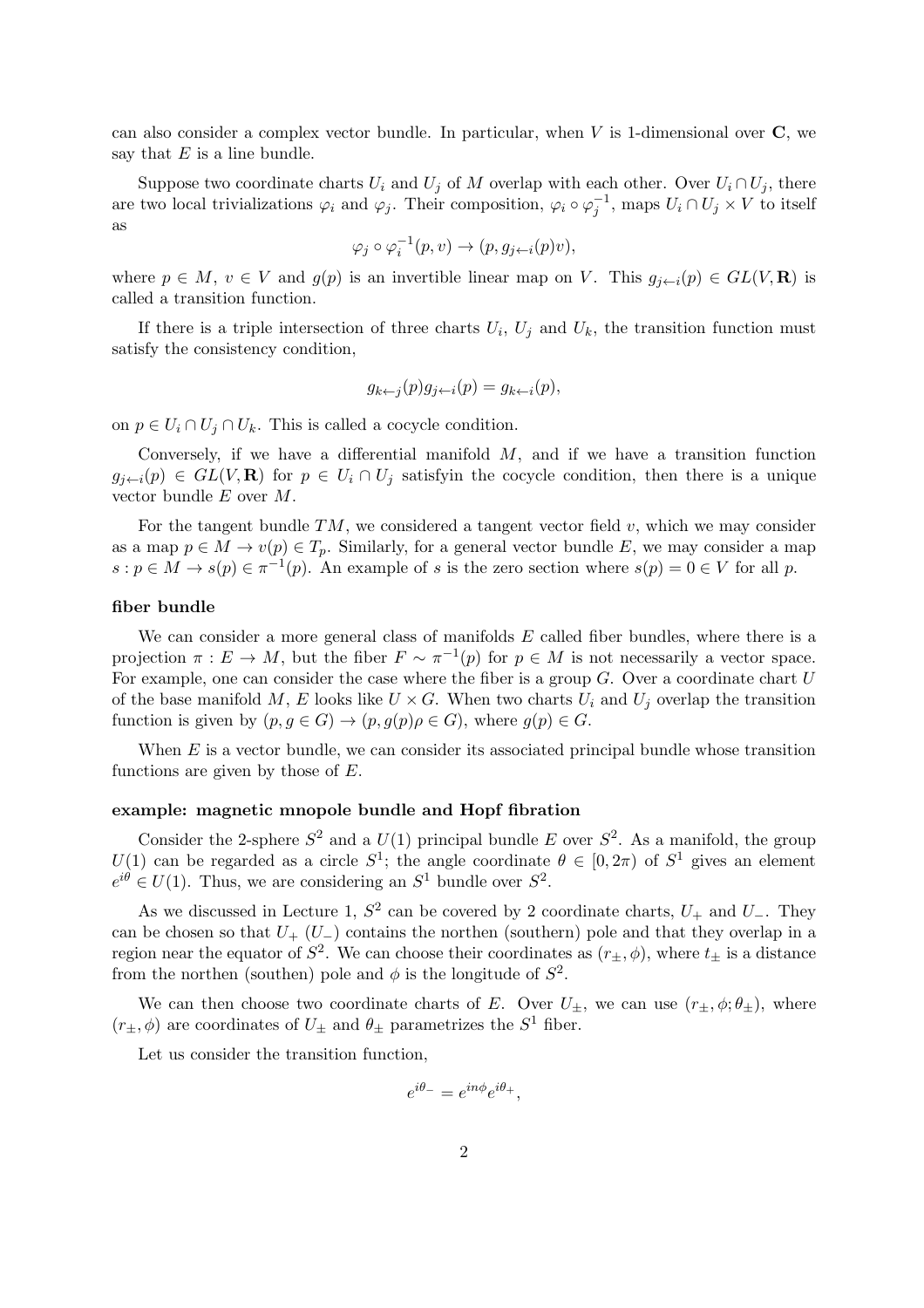for some integer n. This represents the configuration of the electro-magnetic field in the presence of a magnetic monopole of charge  $n$ .

When  $n = 0$ , the principal bundle is a trivial product,  $E_{n=0} = S^2 \times S^1$ .

When  $n = 1$ , the total space of the principal bundle makes the 3-sphere,

$$
E_{n=1} = S^3.
$$

This is known as the Hopf fibration. To exhibit the fibration structure, let us present  $S^3$  as a subspace of  $\mathbb{R}^4$  subject to the condition,

$$
a^2 + b^2 + c^2 + d^2 = 1.
$$

This is to be identified with the total space of the bundle E. This bundle is suppose to have  $S^2$ has a base manifold, so we need to exhibit the projection map  $\pi : S^3 \to S^2$ . This, according to Heiz Hopf, is given by

$$
x = a2 + b2 - c2 - d2, y = 2(ad + bc), z = 2(bd - ac).
$$

It is elementary to verify that  $z^2 + y^2 + z^2 = 1$ .

Question 1: Show that  $\pi^{-1}(p) \sim S^1$  for each  $p \in S^2$ .

(Hint: Introducing  $u = a + ib$  and  $v = c - id$ , we can express the equation for  $S^3$  as

$$
u\bar{u} + v\bar{v} = 1.
$$

The projection map  $\pi : S^3 \to S^2$  is

$$
x = u\bar{u} - v\bar{v}, \quad z + iy = 2u\bar{v}.
$$

If we fix  $(x, y, z)$ , what are the remaining degrees of freedom on  $S^3$ ?)

#### connection and curvature

As we discuss in Lecture 3, the problem with defining partial derivatives of a tangent vector field on M is that, a priori, there is no indentification of  $T_pM$  and  $T_{p'}M$  even when p and  $p' \in M$ are closed to each other. To define a derivative, we need a way to perform paralell transport of a vector v along a smooth path  $c(t)$  on M. Consider a smooth path  $c(t)$  and an arbitrary vector  $u \in T_pM$  at  $p = c(t = 0)$ . A parallel transport means that we can define  $\Omega(t) \cdot u \in T_{c(t)}M$ . Since the tangent space is a linear space, we are writing the parallel transport as a linear map  $u \to \Omega(t) \cdot u$ . Then, we can define a covariant derivative  $\nabla_t$  of a vector field  $v(x)$  at  $p \in M$  as

$$
\nabla_t v = \frac{d}{dt} \big[ v(x(t)) - \Omega(t) \cdot v(x(t=0)) \big].
$$

Since we can choose  $c(t)$  to be tangent to any direction at p, this defines a covariant derivative. (For example, if we want to compute  $\nabla_i v$  in the  $x^i$  direction, we can just choose  $c(t)$  to be  $(x^1, ..., x^i + t, ..., x^n).$ 

For a Riemannian manifold,  $\Omega(t)$  is uniquely determined by requiring that the covariant derivative of the metric, which is a section of  $T^*M \otimes T^*M$ , is zero, and that the torsion tensor of the connection is zero.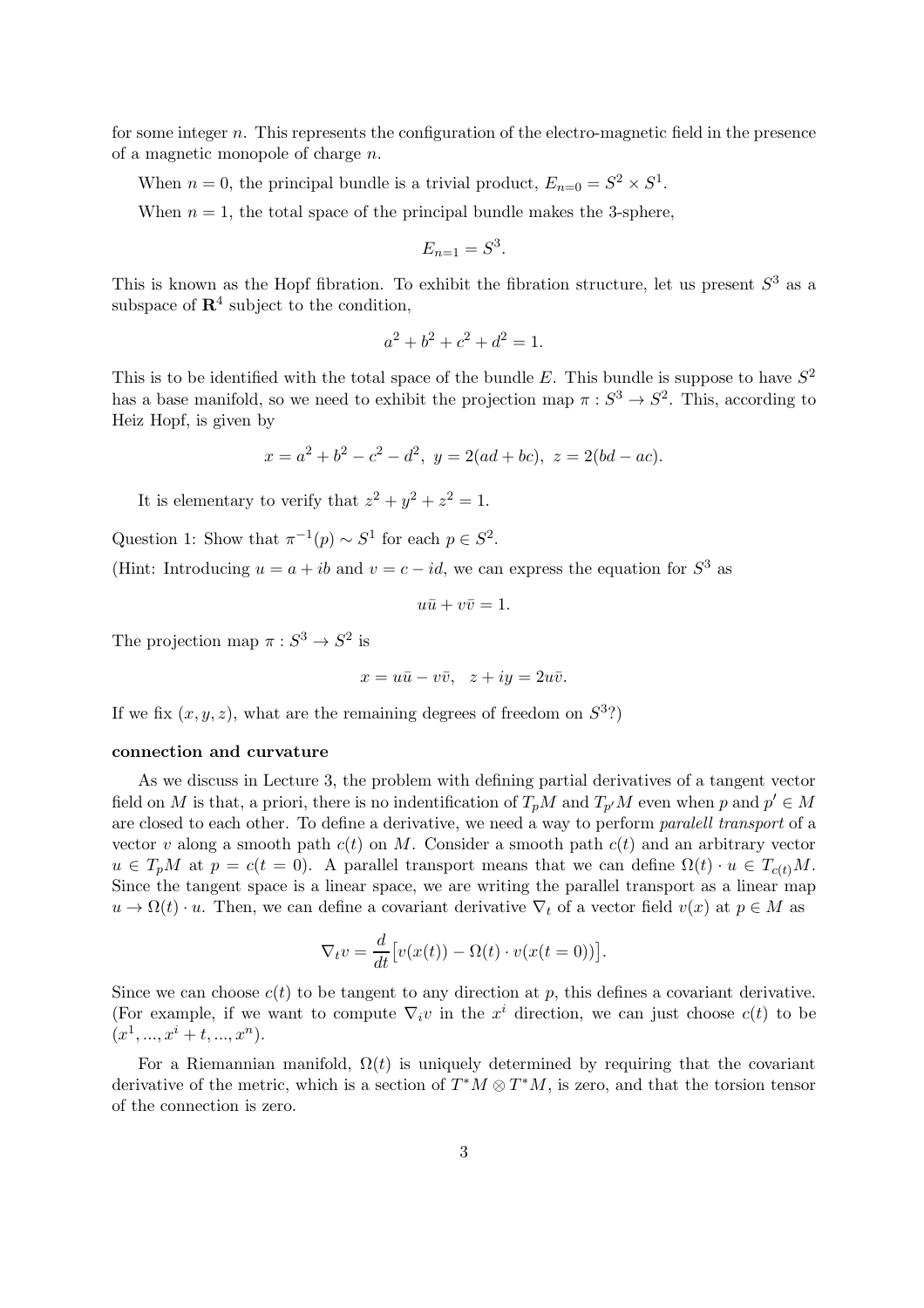This can be done for any vector bundle. For each point  $p \in M$ , there is a vector space  $\pi^{-1}(p)$ . To define a covariant derivative, we introduce a parallel transport, which is a linear map  $\Omega(t)$ :  $\pi^{-1}(c(t=0)) \to \pi^{-1}(c(t))$  along any smooth curve  $c(t)$ . In fact, all we need is an infinitesimal limit of this since we just need to take one derivative with respect to  $t$ . The infinitesimal version of the parallen transport should give a one-form, valued in matrix on  $V$ , where V is the fiber over p, since it should give a linear map on  $V = \pi^{-1}(p)$  to any direction along the tangent space  $T_pM$ . This one-form is called a *connection form*.

Pick a coordinate chart  $(U_i, \mathbf{R}^n)$  of a vector bundle E. The covariant derivative of a section of E, expressed in the coordinates as  $(v(x)^\alpha)_{\alpha=1,\dots,n}$ , can be written as

$$
\nabla_{\mu}v^{\alpha}(x) = \partial_{\mu}v^{\alpha}(x) + A_{\mu \beta}^{\alpha}v^{\beta}(x),
$$

where  $A^{\alpha}_{\ \beta} = A^{\ \alpha}_{\mu \ \beta} dx^{\mu}$  is a matrix valued connection of E.

When two coordinate charts  $U_i$  and  $U_j$  overlap, coordinates on the fiber over  $U_i$  and over  $U_j$ are related by a linear map as  $v \to g(p)v$  for some  $g \in GL(V, \mathbf{R})$ . To be compatible with the derivative operation, the connection form should transform as

$$
A \to g^{-1}Ag + g^{-1}dg.
$$

Question 2: Show that the spin connection  $\omega_{\mu}^a{}_b$  defined in Lecture 3 transforms as a connection.

The curvature  $F$  for the connection is a matrix-valued 2-form defined by

$$
F = dA + A \wedge A.
$$

In components, one can show that

$$
F_{\mu\nu}v(p) = (\nabla_{\mu}\nabla_{\nu} - \nabla_{\nu}\nabla_{\mu})v(p),
$$

for any smooth section  $v(p)$  of E. Under the change of coordinates of the fiber,  $v \to g(p)v$ , the connection 2-form gtransforms as

$$
F \to g^{-1} F g.
$$

### holonomy

Pick any point  $p \in M$  and move around M along a closed path  $\gamma$  and come back to the same point p. We can parallel transport a vector v in the fiber  $\pi^{-1}(p)$  along the path. When we come back to p, the vector v is rotated to  $g(\gamma)v$  by some element  $g(\gamma) \in GL(V, \mathbf{R})$ . It is called a holonomy along  $\gamma$ . If we have two such paths  $\gamma_1$  and  $\gamma_2$ , we can combine them (start at p, go around  $\gamma_1$  to come back to p, then start at p again and go around  $\gamma_2$ ) to make another path  $\gamma_3$ . It is easy to show that  $q(\gamma_3) = q(\gamma_2)q(\gamma_1)$ . Thus holonomies along closed paths starting and ending at p makes a subgroup of  $GL(V, \mathbf{R})$ . It is called a holonomy group.

Question 3: Suppose any two points on  $M$  can be connected by a path on  $M$ . Show that holonomy groups at two different points p and q are isomorphic. (Two groups  $G_1$  and  $G_2$  are called isomophic if there is a map  $f: G_1 \to G_2$  that is one-to-one and onto and if the map respect the group operations,  $f(gg') = f(g)f(g')$  for  $g, g' \in G_1$ .

The curvature  $F_{\mu\nu}$  is a holonomy for an infinitesimal loop.